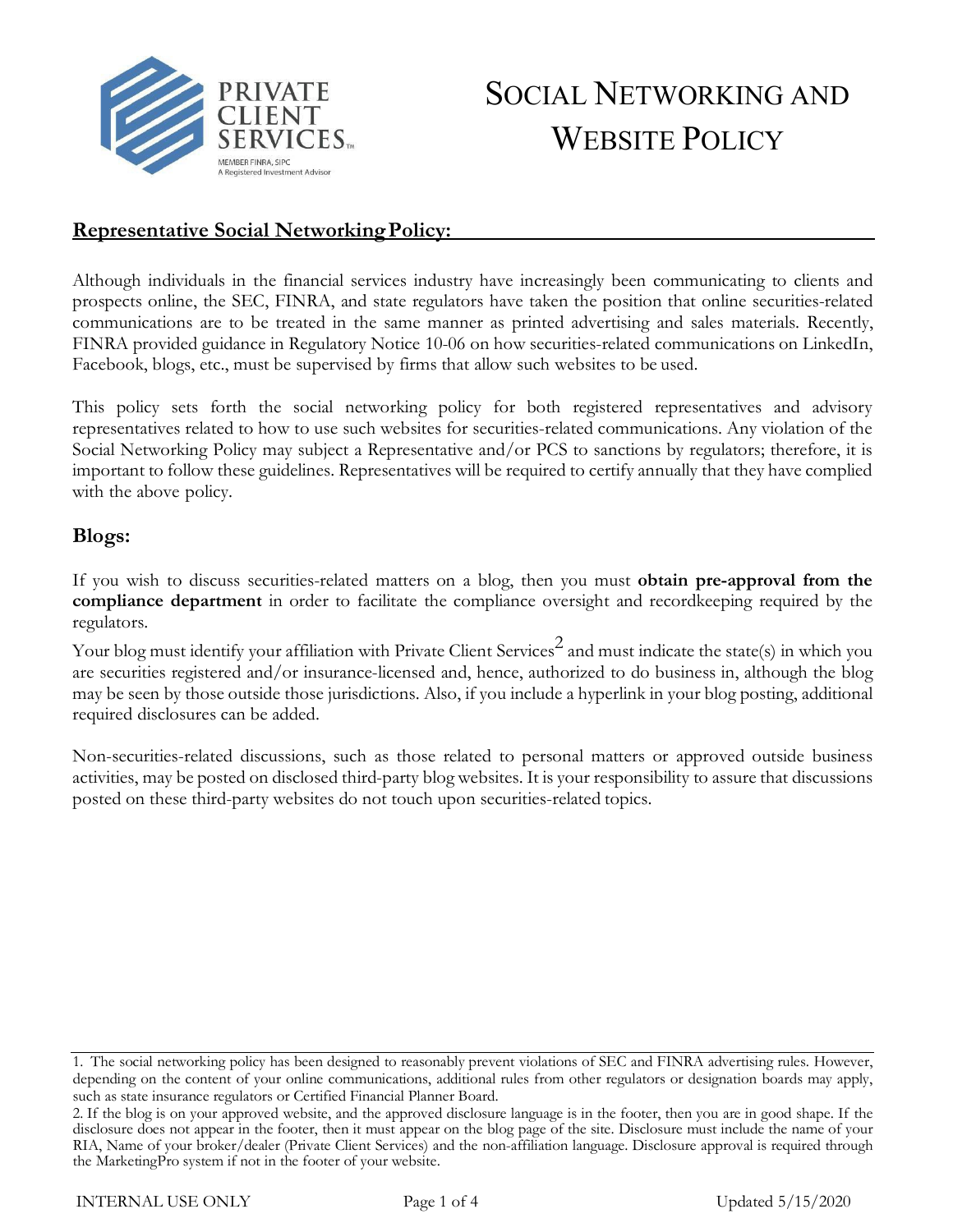## **Approved Social Media (LinkedIn, Twitter and Facebook Business Pages):**

You are approved to use LinkedIn, Twitter and Facebook Business Pages to advertise your securities-related business, provided you follow the policies and procedures set forth below.

- 1. You must disclose your LinkedIn webpage, Twitter account, and Facebook Business Page URL on the attached Website and Social Networking Disclosure Form.
- 2. Your LinkedIn webpage and Twitter account, must be archived through Global Relay in order to satisfy record keeping and FINRA supervisory requirements.
- 3. Your Facebook Business Page must be archived through Erado and requires an additional fee be paid to PCS for those archiving services.
- 4. You must submit a complete copy of your profile page as well as any other static content (i.e. background/"wall" information or banner advertisements) you will be placing on LinkedIn and/or Facebook Business page via MarketingPro for pre-approval before you post. A copy of the materials submitted for review, Compliance approval certificate, and a copy of the posted pages are required to be maintained in your Advertising file.
- *When you list your biographical information on your user profile on LinkedIn/Facebook, be careful not to embellish your*  achievements, job titles, responsibilities, degrees or awards. What may seem like innocent puffery could be deemed by the SEC *or FINRA as a misleading advertisement.*
- 5. On LinkedIn and/or Facebook you must identify your affiliation with Private Client Services<sup>3</sup> and disclose your branch office address and indicate which states you are authorized to do securities or insurance business in. If you include an outside business or reference a business name under which you are conducting your securities business, you must disclose that such businesses are not corporate affiliates of Private Client Services.
- 6. Although LinkedIn encourages users to seek out recommendations in order to increase inquiriesthrough LinkedIn searches, **you must customize your LinkedIn profile so it does not show any recommendations** since such recommendations, once they are included on your page, run afoul offirm

policy and the investment adviser prohibition against testimonials.4 It can be awkward to ask those who have complimented you to take back their nice comments, so there is no requirement for you to police comments placed by third parties on their webpages; however, you may not encourage such comments.<sup>5</sup> If third-party recommendations do, somehow, get posted on your page, you must remove them as soon as they are noticed. Likewise, no recommendation may be given by you to any securities-registered individual, since such a recommendation would constitute a prohibited testimonial and would require approval from PCS for a FINRA registered person, and such permission will not be given under any circumstances.

7. Facebook "Like" button: The Like button on Facebook has been viewed by some regulators in the industry as a potential endorsement when used to "Like" certain posts or is encouraged by the profile user. The use of the Like button should be done with caution and only used for generic industry news or subject matter, and never in relation to a specific product or service. Advisory reps must pay close attention to the use of the Like button since testimonials are prohibited under SEC rules foradvisors.

<sup>3.</sup> If used for investment business, your LinkedIn and Facebook page(s) must include the standard name and affiliation disclosure: Securities (and Advisory services if applicable) offered through Private Client Services, Member FINRA/SIPC. Advisory Services offered through "Name of outside RIA". Private Client Services and "Name of outside RIA" are unaffiliated entities. (Include Branch Office Address and phone number).

<sup>4.</sup> The Investment Advisers Act of 1940's Rule 206(4)-1 prohibits any statement which "refers, directly or indirectly, to any testimonial of any kind concerning the investment adviser or concerning any advice, analysis, report or other service rendered by such investment adviser. " The testimonial prohibition applies to statements about the investment adviser's advisory capabilities and to personal statements and refers to use of statements made by both clients and non-clients such as former colleagues and service providers. PCS policy also prohibits use of testimonials.

<sup>5.</sup> Comments placed on a blog can also constitute a testimonial and must be removed.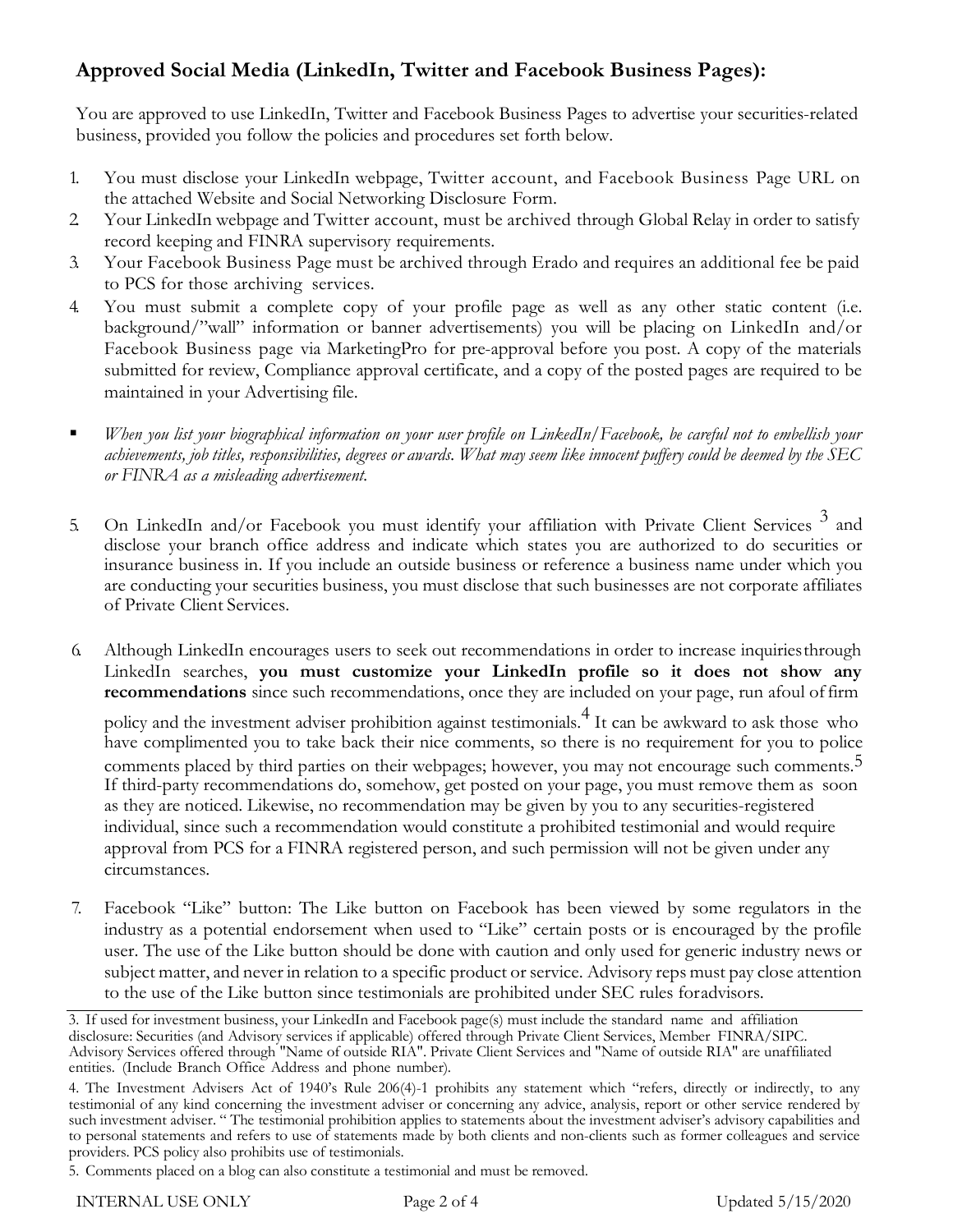- 8. Twitter accounts should be used to direct recipients to representative webpages or other public sites in order to provide additional resource information. Due to the limited number of characters in a "tweet" it is difficult to provide the required disclosure information necessary with any type of recommendation or solicitation. Due to this limitation, all recommendations, solicitations, invitations to events, or advertising in general is prohibited within a "Tweet". Twitter accounts should be created specifically for business purposes and should be separate from any non-business twitter account. Since all "tweets" will be archived and reviewed, just as all business-related e-mail, personal "tweets" are considered a waste of firm resources and should be avoided.
- 9. Please remember that anything posted on a twitter account may be saved and re-produced at any point in time, so attention should be given to all tweets prior to posting. Any "tweet" that is distributed should be done so marked as "private", meaning only the named recipients will receive the posting and it will not be made public. Please see [www.twitter.com](http://www.twitter.com/) for more detailed instruction on how to mark tweets as private.
- 10. The only Twitter attachment that may be allowed is a pre-approved representative photograph. No other attachment may be used with a business related "tweet".
- 11. No hyperlink may be included in a "tweet" that directs a recipient to a file located on a site or location other than a PCS approved site or location. Third party providers are available that allow Twitter users to place files and link the location into a "tweet". These services are not allowed and the use thereof is considered a violation of PCS policy and would be subject to disciplinary actions.

## **Prohibited Activities:**

**You are not allowed to engage in any securities-related communications using Instant Messenger, text messaging, chat rooms, and other, similar, "instant" communications unless prior PCS Compliance approval is received**. If you are on these platforms, and someone who knows your background seeks to engage in such discussions, you must engage them offline or ask them to email the inquiry to your PCS approved email address.

Instant Messenger, chat rooms, and other "instant" communications are considered by FINRA to be correspondence, since such communications can be saved and printed by any of the recipients. Given their immediate nature, there is limited to no opportunity for submission of such online conversations to Compliance for review, and limited to no ability for the firm to archive such items.

Text Messaging is only allowed for representatives who use the PCS approved vendor and only after prior approval from PCS Compliance. Proper archiving and monitoring capabilities must be setup. If interested in using text messaging for business please contact [Compliance@pcsbd.net](mailto:Compliance@pcsbd.net) for additional information including the firm's approved vendor, the cost and the overall text messaging policy.

#### **Additional Information:**

You are not allowed to use the PCS logo on your website, LinkedIn profile or Facebook Business Page. Additionally, you are not allowed to post copyrighted materials on your website, your blog or LinkedIn webpage without the owner's prior consent. You may link, where permitted, to the page on which such materials are located. Any hyperlinks to other websites or pages (except for links to FINRA, SEC or SIPC) must be accompanied by the disclosure: "By clicking on any link to a third-party site, you acknowledge that you are leaving my web page and that I am not responsible for the content or accuracy of such third-party sites."

Finally, you are not allowed to allude to or discuss online any potential inside information about a public company. Regulators regularly monitor online communications for tipping related to potential insider trading.